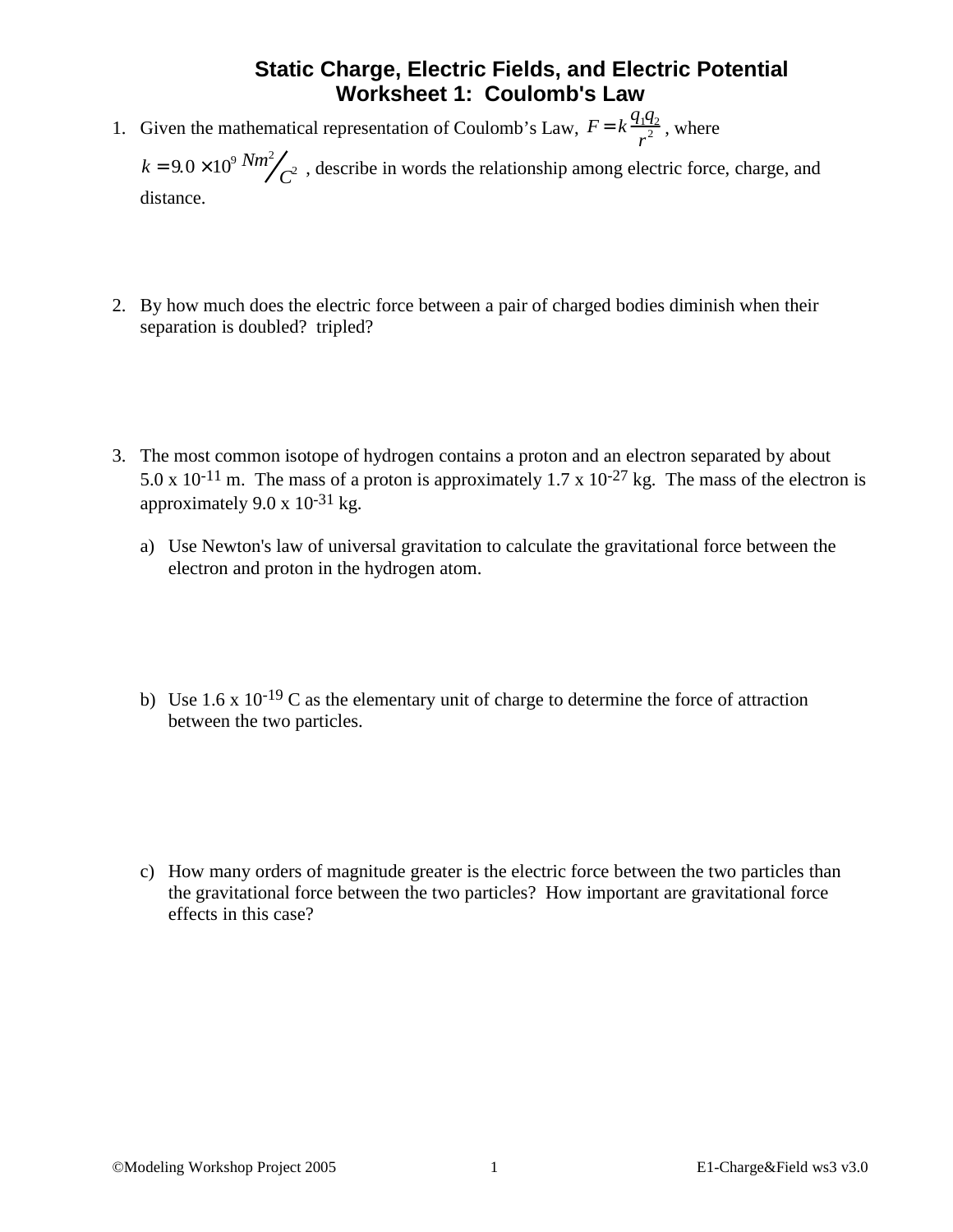- 4. Two charged spheres are on a friction-less horizontal surface. One has a charge of  $+3.0 \times 10^{-6}$  C, the other a +6.0 x 10<sup>-6</sup> C charge. Sketch the two spheres, showing all forces on them. Make the length of your force arrows proportional to the strength of the forces.
- 5. Two positive charges of 6.0 x  $10^{-6}$  C are separated by 0.50 m. Draw a force diagram for each of the charges, considering only electrostatic forces. What is the magnitude of the force between the charges? Is this force repulsive or attractive?

6. A negative charge of 2.0 x  $10^{-4}$  C and a positive charge of 8.0 x  $10^{-4}$  C are separated by 0.30 m. What is the magnitude of the force between the charges? Is this force repulsive or attractive?

7. A young man accumulates a charge  $q_1$  of  $+2.0 \times 10^{-5}$  C while sliding out of the front seat of a car. His girlfriend, who had been waiting in the wind, has picked up some extra electrons and now has a charge q<sub>2</sub> of  $-8.0 \times 10^{-5}$  C.

Draw a sketch of the situation. Estimate the magnitude of the electrical force that each person exerts on the other when separated by a distance of 6.0 m. Is the force attractive or repulsive?

8. Suppose the two people in the previous problem move toward each other. Calculate the magnitude of the electrical force of one on the other when their separation is reduced by a factor of 10.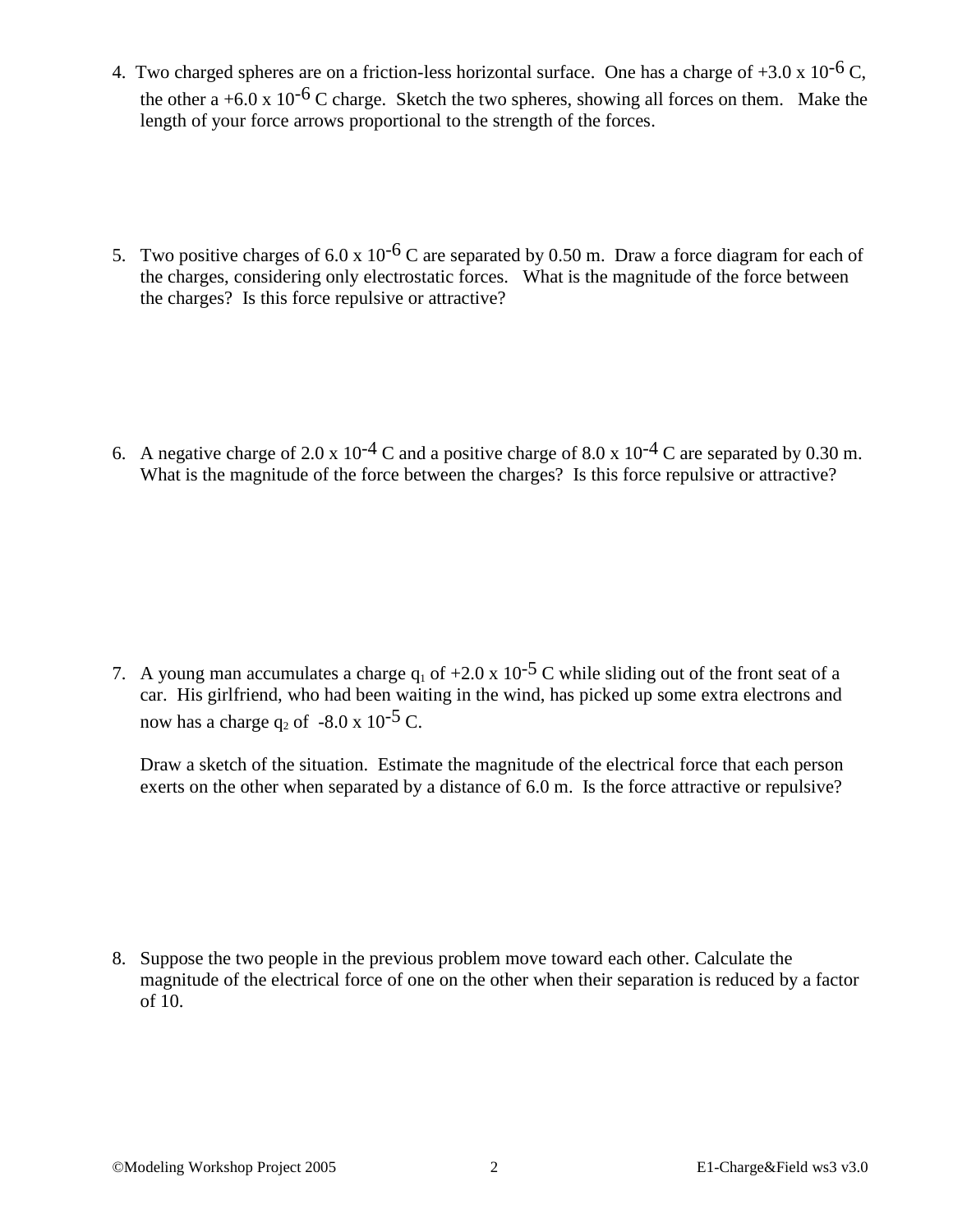## **E-Fields Worksheet 2**

1. In the diagram below, the electric field vector has been determined at three locations. Using symmetry considerations, sketch the net electric field vector at the rest of the locations.



2. Draw the electric field lines around a **positively** charged plate as shown.

+ + + + + + + + + + + + + + + + + + + + + + + + + + + + + + + + + + + + + + ++

 $+$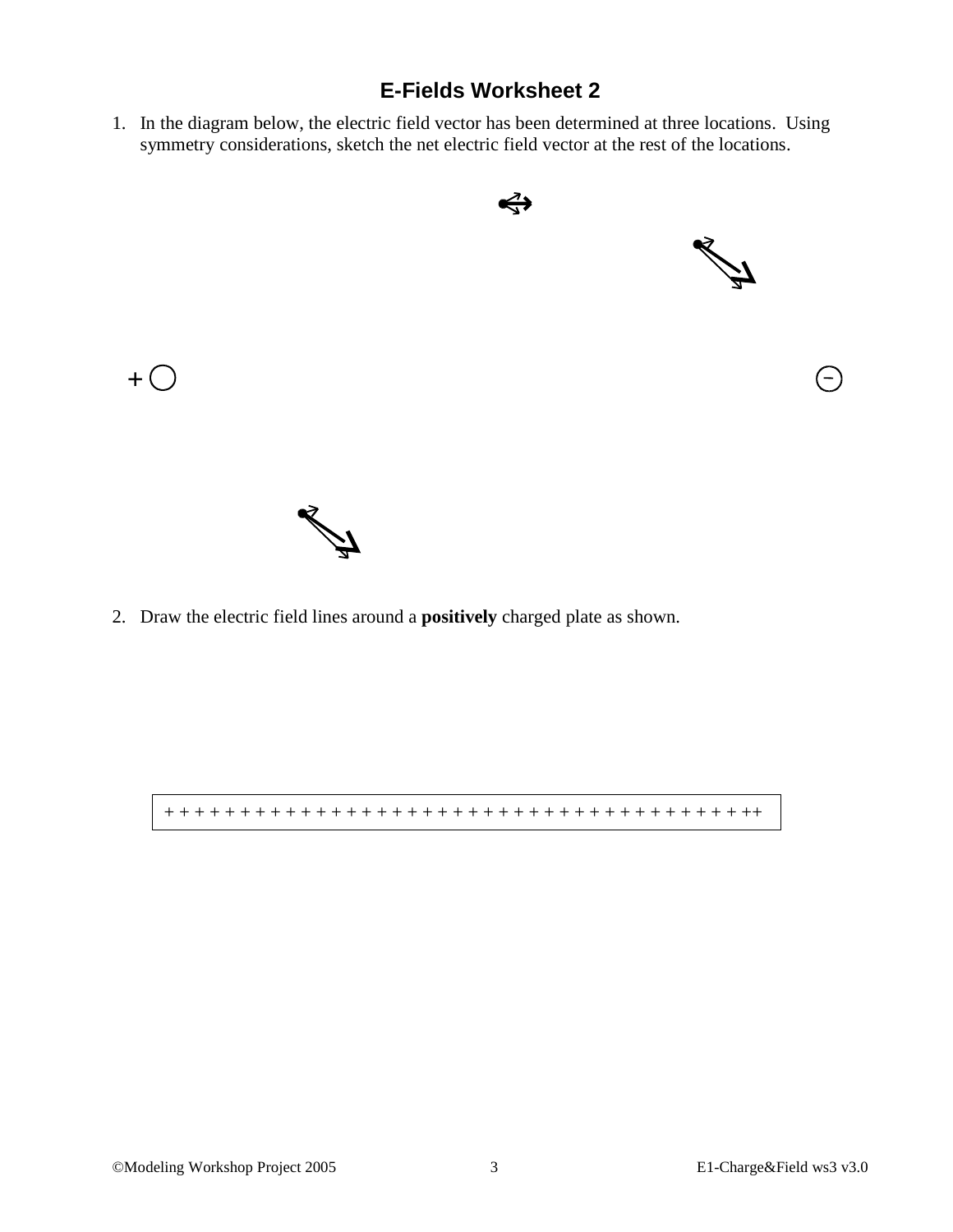3. Two large charged plates are shown below. Imagine that you could place a small positive test charge at various locations on the lower surface of the positively charged plate. If this test charge is released, what will happen to it? Where will it end up? Trace the path that you think it will follow from different release locations. Draw at least six such paths. + + + + + + + + + +



4. Suppose you are given an electric field, but the charges that produce the field are hidden. If a positive test charge brought into the region shows that all the field lines point *into* the hidden region, what can you say about the sign of the charge in that region? How do you know?



- 5. Suppose you are asked to detect the presence of and measure the strength of an electrical field in space.
	- a) What do you need to do to detect the presence of an electric field at a location in space?
	- b) What do you need to measure to determine the magnitude (strength) of the field?
	- c) How should the size of the test charge compare to the amount of charge that produces the field?